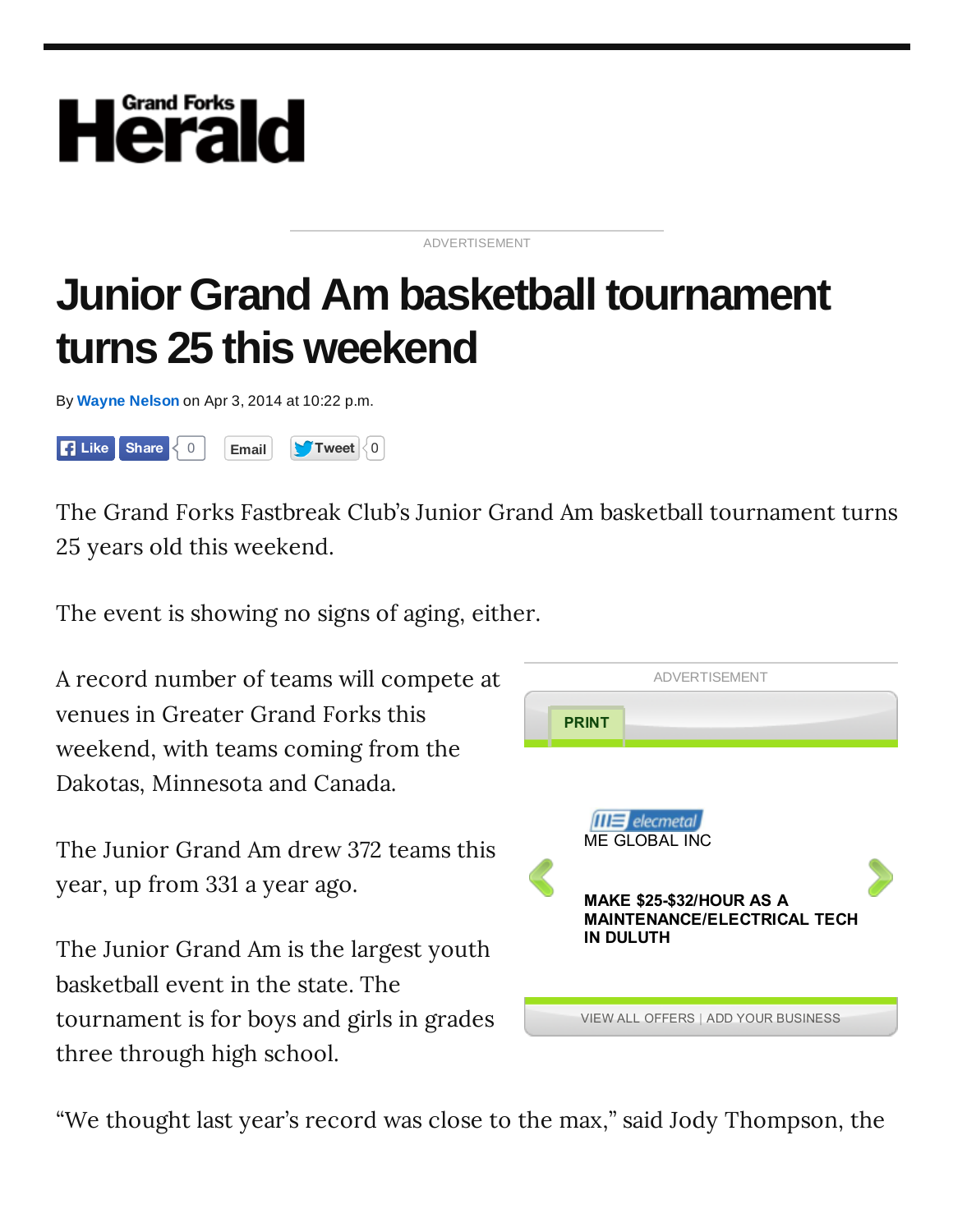Fastbreak Club president. "We have the capacity to go to 400 but we have to start looking at additional venues, which we can do."

The tournament begins today and runs through Sunday.

Games will be played at nine venues — Valley Middle School, South Middle School, Red River High School, Central High School, the Betty Engelstad Sioux Center, the UND Wellness Center; Hyslop Sports Center; The Alerus Center and Choice Wellness Center.

Championship games in the girls division will begin around 11 a.m. Saturday, while title games in the boys division are schedule to start at noon on Sunday.

During the three days, there are 643 games scheduled. The Valley Officials Association will provide referees, but other officials from the area also will be needed to meet the demand.

Also this year, the Fastbreak Club will present Brad and Gina Towers and Ken and Gloria Towers with the Youth Basketball Supporters of the Year award.

"The Towers have been long-time supporters of our tournament, and for that matter all sports in Grand Forks," said Thompson. "We wanted to recognize that support with this award."

The tournament also provides an economic boost to Grand Forks and East Grand Forks.

"There isn't a motel room to be had in Greater Grand Forks this weekend," said Thompson.

Schedules and results for the tournament can be found on www.gffastbreak.com